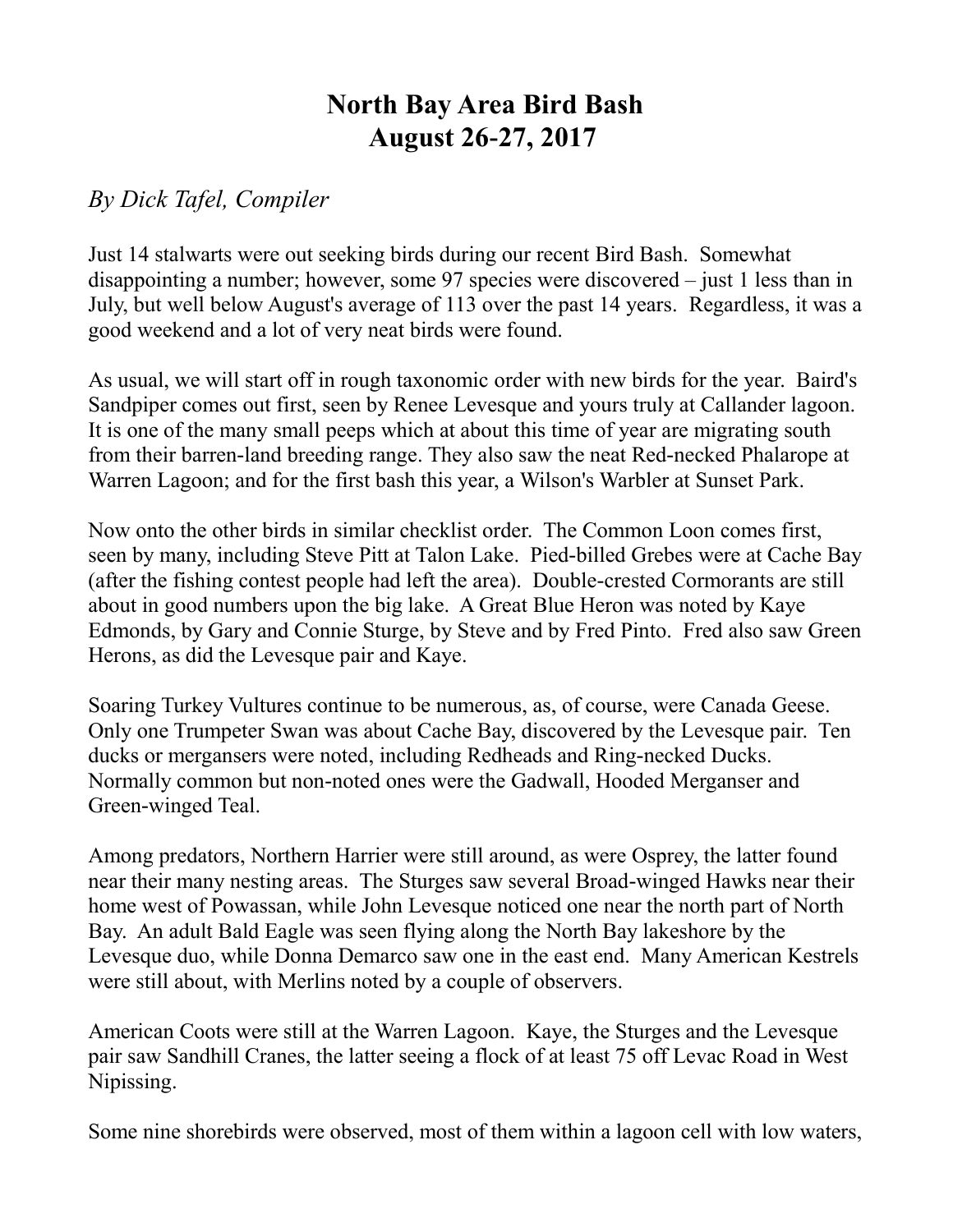like the one at Callander. But the Spotted Sandpiper, which breeds around here, was noticed only by Grant and Shirley McKercher, and it was beyond the lagoons. Wilson's Snipe was spotted only by Kaye. Further, she saw the only Bonaparte's Gull. The other two main gull species remain increasingly noticeable. Caspian Terns were still evident about Cache Bay.

Mourning Doves were fairly widely distributed, observed by Donna and others. The Black-billed Cuckoo was found only by Kaye. Ruby-throated Hummingbirds were still pretty common in flower beds and at feeders, such as that of Pam and Peter Handley. The Belted Kingfisher was fairly widely noticed.

Now as to woodpeckers or similar, the Pileated was the only common one not observed. Fred was the sole person to find a Yellow-bellied Sapsucker.

Flycatchers were still fairly widely dispersed, the Least found by the Levesque duo at Laurier and the Great Crested at Cache Bay. Both the Eastern Phoebe and Kingbird were seen by the Sturges, among others.

Red-eyed Vireos, the only vireo discovered, were still almost everywhere, as were Blue Jays, crows and ravens. But the only swallows observed were the Tree and Barn, both seen by Kaye, and solely the Barn by the Sturges. Black-capped Chickadees seemed to be all over the place, while the two local nuthatches, were somewhat less so - the Redbreasted noted by the Sturges and Kaye, and the White-breasted only by the McKerchers.

No creepers or wrens or kinglets were discovered. Among the thrushes, the Eastern Bluebird was enjoyed by the Sturges, while the Levesque duo and Fred saw the Veery. American Robins were fairly widely observed. The Gray Catbird and Brown Thrasher were both seen at Laurier and elsewhere, but the Northern Mockingbird, a real local rarity, was watched with much enjoyment by the Levesque duo at an abandoned home on Leclair Road in West Nipissing.

Cedar Waxwings were widely noticed.

Some 15 wood warblers were discovered. Elsa Tafel and yours truly identified a Tennessee at their home off Trout Lake; the McKerchers were the only ones to find a Blackburnian; John saw the Orange-crowned – earlier than usual arrival - at his home area; Kaye found the only Canada; Fred observed the only Ovenbird; and Steve discovered a Pine Warbler, as did the Levesque duo. Other warblers found were Nashville, Yellow, Chestnut-sided, Magnolia, Black-throated Green, Back and White, American Redstart, Common Yellowthroat, Yellow-rumped, and as mentioned previously in this report, a Wilson's.